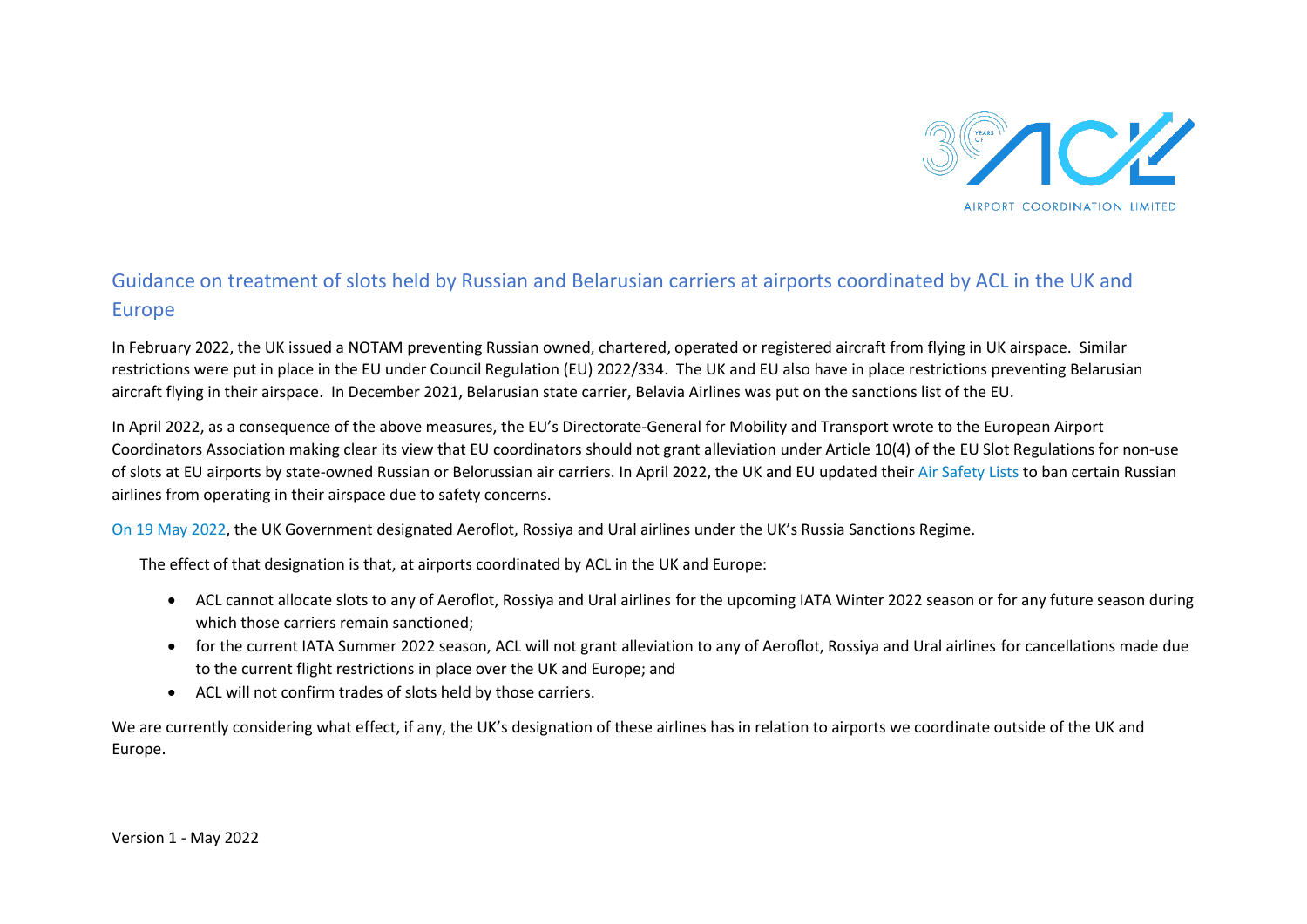Winter 2022 SALs: Slots for which Aeroflot, Rossiya and Ural airlines held historic rights for the upcoming IATA Winter 2022 season have been returned to the slot pool for re-allocation to other carriers. Those slots will be re-allocated according to the Slot Regulations, Worldwide Airport Slot Guidelines (WASG) and any local rules in force at the relevant airports.

Slots held for current Summer 2022 season: ACL will not recognise the historic rights of these carriers for the Summer 2022 season. ACL will not grant alleviation for non-use of slots held by Aeroflot, Rossiya and Ural airlines for the Summer 2022 season. Slots held for the remainder of the Summer 2022 season by those sanctioned carriers will be available for ad-hoc operations (having taken into account any overages that need to be remedied) and then reallocated at the SAL deadline (3 November 2022) for Summer 2023.

If any of Aeroflot, Rossiya and Ural airlines apply as new entrants for slots for the Summer 2023 season, allocation will depend on whether those carriers remain designated under the UK's sanctions regime at the SAL deadline (3 November 2022).

The following chart confirms the action we will take at key upcoming milestones for the UK and European airports which we coordinate.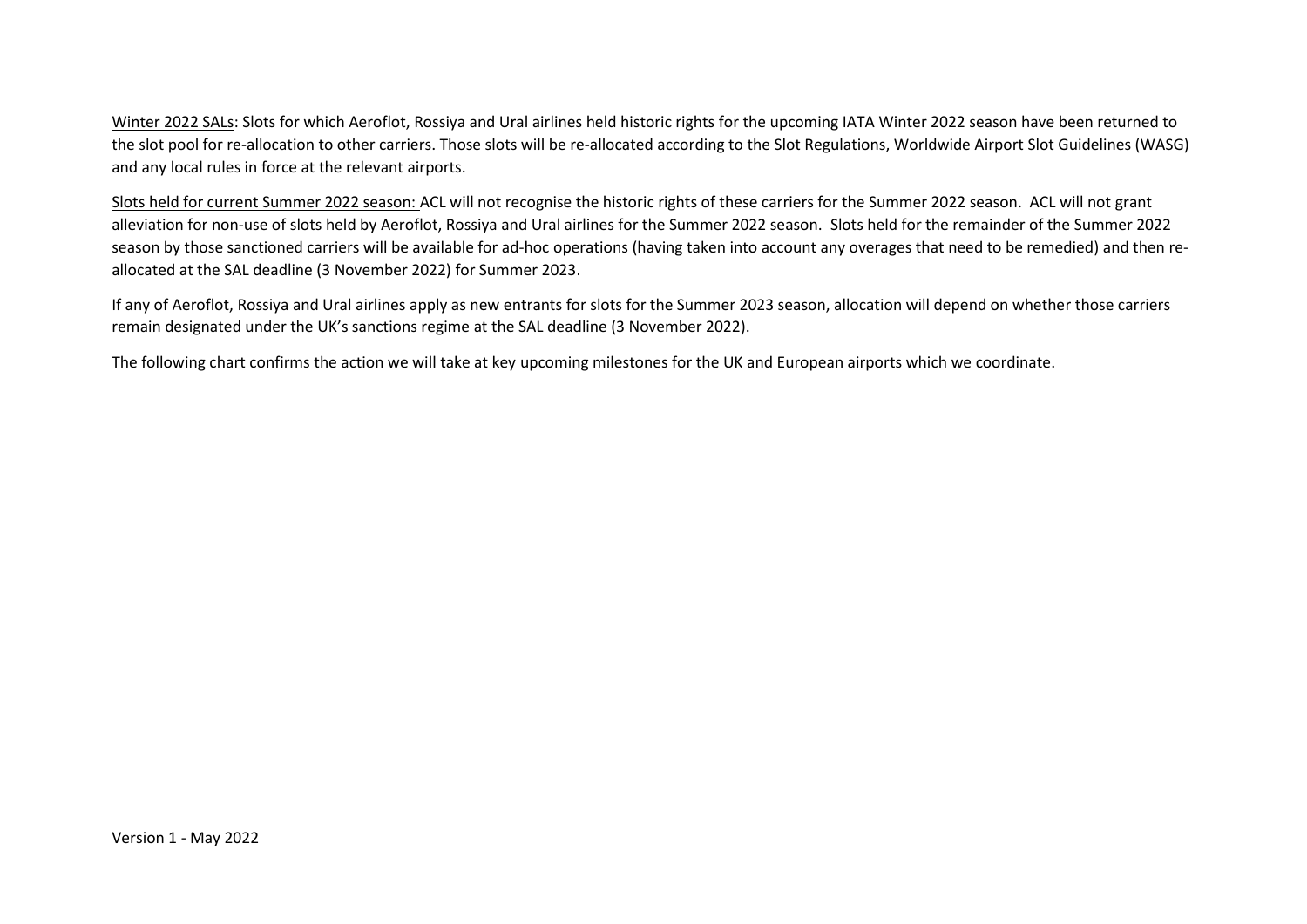| UK airports coordinated by ACL                           |                                                         |                                                                           |                                                               |                                                                                                                                                                                                                                                                                                                                                                                                                                                                                                                                                                   |  |  |  |  |
|----------------------------------------------------------|---------------------------------------------------------|---------------------------------------------------------------------------|---------------------------------------------------------------|-------------------------------------------------------------------------------------------------------------------------------------------------------------------------------------------------------------------------------------------------------------------------------------------------------------------------------------------------------------------------------------------------------------------------------------------------------------------------------------------------------------------------------------------------------------------|--|--|--|--|
| <b>Milestone</b>                                         | Slots held by<br>Aeroflot,<br><b>Ural or</b><br>Rossiya | <b>Slots held by</b><br>other Russian<br>carriers (not<br>sanctioned)     | Slots held by<br><b>Belarusian carriers</b>                   | <b>Notes</b>                                                                                                                                                                                                                                                                                                                                                                                                                                                                                                                                                      |  |  |  |  |
| <b>Allocate slots</b><br>SAL W22<br>(Deadline 9<br>June) | <b>No</b><br>allocation $1$                             | Allocate slots<br>with<br>conditions (T-<br>$code)^2$                     | Allocate slots with<br>conditions $(T\text{-code})^2$         | UK sanctions prevent allocation at UK coordinated<br>$\mathbf{1}$ .<br>airports to three named carriers - Aeroflot, Ural and<br>Rossiya<br>T-coding: Slots to be allocated under the conditions<br>2.<br>that (1) no flight bans are in place which prevent the<br>carrier from flying in UK airspace, (2) the air carrier<br>has not been included in the UK Air Safety List or, if<br>so, has been removed from that list, (3) no other<br>relevant measures will have been imposed and (4)<br>above conditions are fulfilled by 31 August 2022<br>(HBD) latest |  |  |  |  |
| S22 alleviation<br>requests                              | No<br>alleviation to<br>be granted <sup>1</sup>         | Alleviation to<br>be reviewed<br>on a case-by-<br>case basis <sup>2</sup> | Alleviation to be<br>reviewed on a case-<br>by-case basis $2$ | 1. ACL will not recognise the historic rights of Aeroflot,<br>Rossiya and Ural airlines for the Summer 2022<br>season.<br>Requests for alleviation will be considered in line with<br>2.<br>Art 10(4) of the Slot Regulations                                                                                                                                                                                                                                                                                                                                     |  |  |  |  |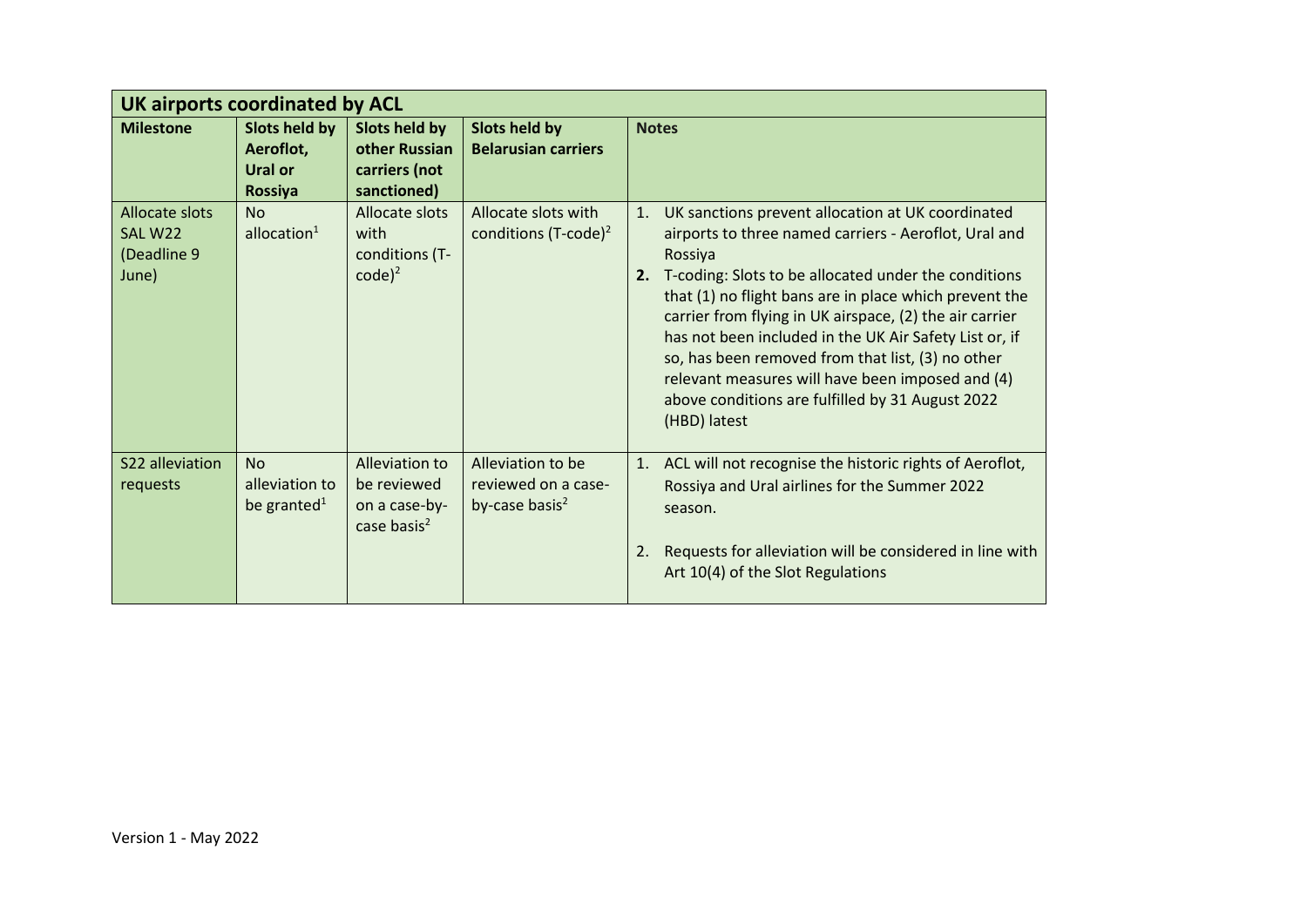| <b>EU airports coordinated by ACL</b>             |                                                                       |                                                                  |                                                    |                                                                        |                                                                                                                                                                                                                                                                                                                                                                                                                                                                                                                                                                                                                                                                                                                                                                                        |  |  |  |
|---------------------------------------------------|-----------------------------------------------------------------------|------------------------------------------------------------------|----------------------------------------------------|------------------------------------------------------------------------|----------------------------------------------------------------------------------------------------------------------------------------------------------------------------------------------------------------------------------------------------------------------------------------------------------------------------------------------------------------------------------------------------------------------------------------------------------------------------------------------------------------------------------------------------------------------------------------------------------------------------------------------------------------------------------------------------------------------------------------------------------------------------------------|--|--|--|
| <b>Milestone</b>                                  | <b>Slots held by</b><br>Aeroflot,<br><b>Ural or</b><br><b>Rossiya</b> | Slots held by<br>other Russian<br>carriers (not<br>sanctioned)   | <b>Slots held</b><br>by Belavia<br>at WAW          | Slots held by other<br><b>Belarusian carriers</b>                      | <b>Notes</b>                                                                                                                                                                                                                                                                                                                                                                                                                                                                                                                                                                                                                                                                                                                                                                           |  |  |  |
| Allocate slots<br>SAL W22<br>(Deadline 9<br>June) | <b>No</b><br>allocation $1$                                           | Allocate slots<br>with<br>conditions (T-<br>$code)^2$            | <b>No</b><br>allocation <sup>3</sup>               | Allocate slots with<br>conditions $(T\text{-code})^2$                  | UK sanctions prevent allocation at EU<br>1.<br>airports coordinated by ACL to three<br>named carriers - Aeroflot, Ural and<br>Rossiya<br>2. T-coding: Slots to be allocated under<br>the conditions that (1) no flight bans<br>are in place which prevent the carrier<br>from flying in EU airspace, (2) the air<br>carrier has not been included in the EU<br>Air Safety List or, if so, has been<br>removed from that list, (3) no other<br>relevant measures will have been<br>imposed and (4) above conditions are<br>fulfilled by 31 August 2022 (HBD) latest<br>In light of the fact that secondary<br>3.<br>trading has been allowed in Poland, we<br>consider that slots held by Belavia are<br>"economic resources" and should not<br>therefore be made available to Belavia. |  |  |  |
| S22 alleviation<br>requests                       | No<br>alleviation<br>to be<br>granted <sup>1</sup>                    | Alleviation to<br>be reviewed<br>on a case-by-<br>case basis $2$ | No<br>alleviation<br>to be<br>granted <sup>3</sup> | Alleviation to be<br>reviewed on a case-<br>by-case basis <sup>2</sup> | 1. ACL will not recognise the historic<br>rights of Aeroflot, Ural and Rossiya<br>airlines for the Summer 2022 season.                                                                                                                                                                                                                                                                                                                                                                                                                                                                                                                                                                                                                                                                 |  |  |  |